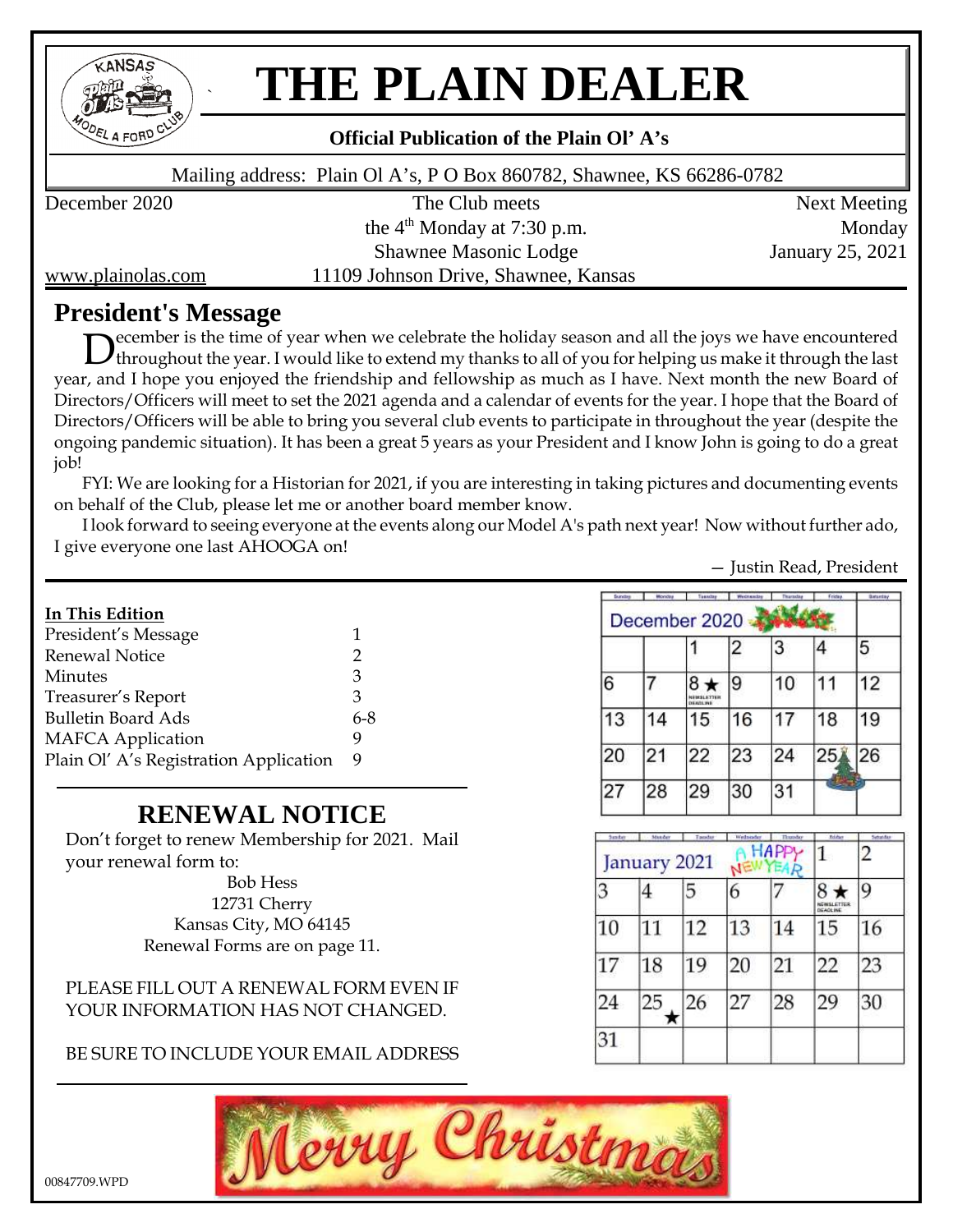### *Page 2 The Plain Dealer December 2020*

### 2021 Club Officers

| President      | John Smeltzer           | 913-638-7032 | js5200ks@gmail.com    |
|----------------|-------------------------|--------------|-----------------------|
| Vice President | Ed Jankowski            | 402-676-6951 | emjank1626@gmail.com  |
| Treasurer      | <b>Bob Hess</b>         | 816-668-3902 | rhess@kc.rr.com       |
| Secretary      | Nancy Hess              | 816-679-9051 | nancy12731@kc.rr.com  |
| Director       | Justin Read             | 816-547-8608 | onsitetech@mac.com    |
| Director       | Ken Coleman             | 913-631-2752 | kcoleman555@gmail.com |
| Director       | <b>Theresa Guenther</b> | 913-682-2545 | ronsaresto@yahoo.com  |
|                |                         |              |                       |

### Committee Chairpersons - 2021

| Calling                    | Ken Coleman         | 913-631-2752 | kcoleman555@gmail.com         |
|----------------------------|---------------------|--------------|-------------------------------|
| Ladies Night Out           | Ken Coleman         | 913-631-2752 | kcoleman555@gmail.com         |
| Membership                 | <b>Chuck Marcus</b> | 913-681-6079 | cfnamarcus@yahoo.com          |
| Newsletter                 | Jim Bernard         | 816-410-4610 | jbernardjr@swansonbernard.com |
| <b>Restorer Articles</b>   | Ron and Theresa     |              |                               |
|                            | Guenther            | 913-682-2545 | ronsaresto@yahoo.com          |
| Seminars                   | <b>Bob Hess</b>     | 816-668-3902 | rhess@kc.rr.com               |
| Sunshine                   | Deborah Smeltzer    | 913-638-7032 | deborah.smeltzer@gmail.com    |
| Historian                  | <b>OPEN</b>         |              |                               |
| Tour Codirector            | <b>Bill Hills</b>   | 913-406-2085 | bill.hills.sh@gmail.com       |
| Car Show Coord.            | Justin Read         | 816-547-8608 | onsitetech@mac.com            |
| Christmas Party            | Ed Jankowski        | 402-676-6951 | emjank1626@gmail.com          |
| <b>Memorial Day Picnic</b> | Ed Jankowski        | 402-676-6951 | emjank1626@gmail.com          |
| Refreshment Coord.         | Fran Coleman        | 913-481-6658 | fcole61@gmail.com             |
| Webmaster                  | <b>OPEN</b>         |              |                               |
|                            |                     |              |                               |

# **Newsletter Articles**

**Theormation for the newsletter should be sent** 

Information for the newsletter should be sent<br>Ito Jim Bernard, Jr. His email address is jbernardjr@swansonbernard.com, or snail mail, 4600 Madison, Ste. 600, Kansas City, MO 64112 or phone Jim at 816-410-4610 or Joyce at 816-410-4613.

The deadline for submission of articles is the  $8<sup>th</sup>$  of the month.

# **MAFCA**

MAFCA, the Model A Ford Club of America, encourages national membership. There is a membership form in the back of the newsletter for anyone who is interested.

# **Facebook**

Plain Ol' A's is now on Facebook: Search For "Plain Ol' A's" and request to join the Private Group.

https://www.facebook.com/groups/2581927338560371 There are pictures posted from the Fall Foliage Tour and the HyVee Car Show, along with some previous events.

# **Roster Change**

Tom Balas has a new address:

14480 Aurora Lane Basehor, KS 66007.

# **December Trivia**

Did you know???

- December always begins with the same day of the week as September.
- December's flower is the narcissus or holly.
- December's birth stones are turquoise, lapis lazuli, zircon, topaz (blue), or tanzanite.
- December in the Northern Hemisphere is the seasonal equivalent to June in the Southern Hemisphere and vice versa.
- The name is from the Latin decem for "ten". December was the tenth month in the Roman calendar until a monthless winter period was divided between January and February.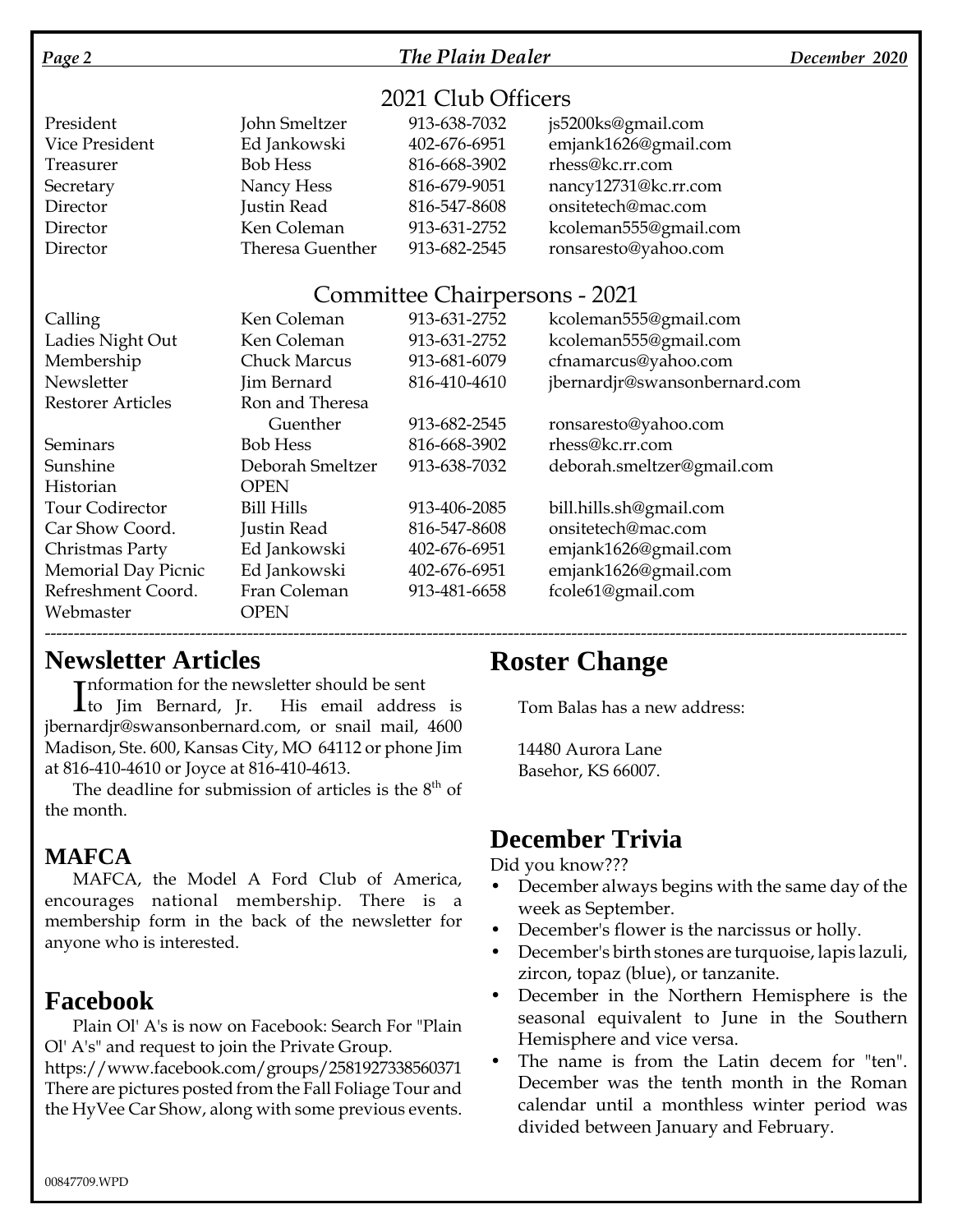#### *December 2020 The Plain Dealer Page 3*

# **Minutes - November 23, 2020**

The Plain Ol' A's met on November 23, 2020, at the Masonic Hall. President Justin Read called the meeting to order at 7:30 P.M.

Guests and New Members-No guests or new members were present.

Minutes-The minutes were approved as published in The Plain Dealer, with one correction. Only members who have E-mail will pay an extra \$5.00 to have the newsletter mailed to them.

Treasurer's Report-Bob Hess gave the treasurer's report. The balance is \$15,032.76.

Sunshine Report-JB Hodgden is in the hospital. Bruce Mills' cancer has come back.

Ladies' Night Out-There will be no ladies' night out for the remainder of the year.

Tours-Theresa Guenther will no longer serve as tour director. She will be replaced by Bill Hills. Tour plans will be published in the newsletter.

Car Shows: Car shows being considered for 2021 are Shawnee Town, HyVee, Turner Barn, and City Market.

Other Business-Justin thanked members who volunteered during 2020. The club needs a new historian.

Donations-The following donations were approved:

| Masonic Lodge                   | \$300.00 |
|---------------------------------|----------|
| Joyce Tweedy                    | \$200.00 |
| <b>MAFFI</b>                    | \$100.00 |
| MAFCA Youth Scholarship \$46.00 |          |

Nominating Committee-The following members were elected as officers for 2021:

| President      | John Smeltzer    |
|----------------|------------------|
| Vice-President | Ed Jankowski     |
| Secretary      | Nancy Hess       |
| Treasurer      | <b>Bob Hess</b>  |
| Directors      | Justin Read      |
|                | Ken Coleman      |
|                | Theresa Guenther |

Refreshments-There were no refreshments. We will not have refreshments for the remainder of the year.



Nancy Hess Secretary

# **Treasurer's Report - November 2020**

| Beginning Balance 10/31/2020      |             | \$15,032.76 |  |
|-----------------------------------|-------------|-------------|--|
| <b>Checking Balance</b>           | \$2,803.78  |             |  |
| Income                            |             |             |  |
| Dues                              | 720.00      |             |  |
| Renewal Ads                       | 100.00      |             |  |
| TOTAL INCOME                      |             | $+820.00$   |  |
| Expenses                          |             |             |  |
| November Newsletter               | 54.12       |             |  |
| GoDaddy WEB Page                  | 119.37      |             |  |
| <b>TOTAL EXPENSES</b>             |             | - 173.49    |  |
| Money Market Account              |             |             |  |
| <b>Beginning Balance</b>          | \$12,431.08 |             |  |
| <b>Interest Payment</b>           |             | 1.02        |  |
| <b>Total Money Market Balance</b> |             | \$12,432.10 |  |
| Ending Balance 11/30/2020         |             | \$15,580.29 |  |
| Submitted by Bob Hess, Treasurer  |             |             |  |

## **If My Body Were a Car**

 $\prod$ f my body were a car, this is the time I would be thinking about trading it in for a new model.  $\mathbf{T}$ f my body were a car, this is the time I would be I've got bumps and dents and scratches in my finish and my paint job is getting a little dull . . . but that's not the worst of it.

My headlights are out of focus, and it's especially hard to see things up close. My traction is not as graceful as it once was. I slip and slide and skid and bump into things, even in the best weather...

My whitewalls are stained with varicose veins. It takes me hours to reach my maximum speed. My fuel rate burns inefficiently.

But the worst of it ---

Almost every time I sneeze, cough, or laugh . – either my radiator leaks or my exhaust backfires!

*Central Iowa Model A Club Newsletter*

## **Be Careful of What You Say -**

An elderly gentleman . . .

Had serious hearing problems for a number of years. He went to the doctor and the doctor was able to have him fitted for a set of hearing aids that allowed the gentleman to hear 100%.

The elderly gentleman was back in a month to the doctor and the doctor said, "Your hearing is perfect. Your family must be really pleased that you can hear again."

The gentleman replied, "Oh, I haven't told my family yet. I just sit around and listen to the conversations. I've changed my Will three times!"

00847709.WPD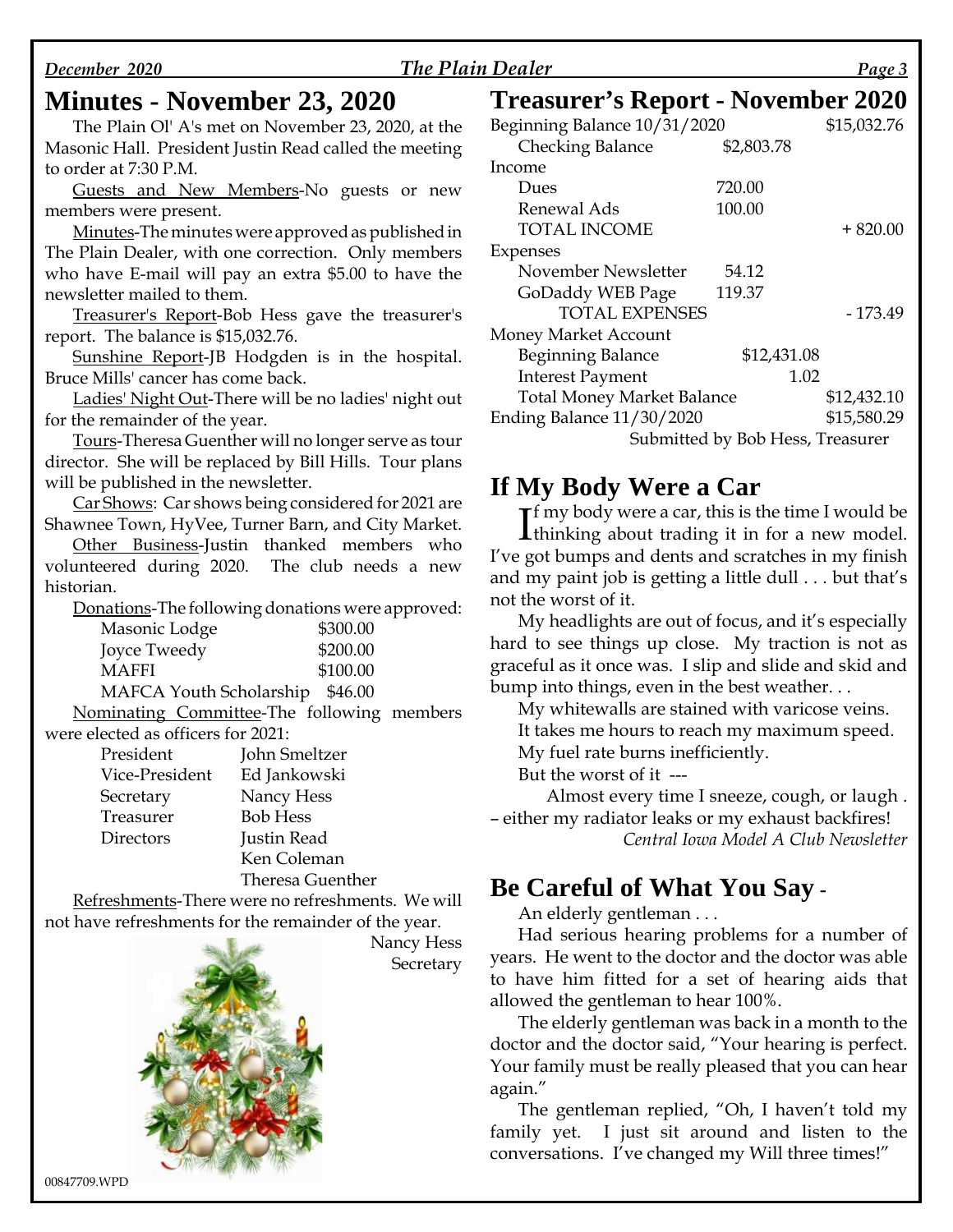*Page 4 The Plain Dealer December 2020*

# **MAFFI Newsletter Minute November 2020**

# **Give a Brick for Christmas!**

Since 2011, when we first started raising money for the construction of the Model A Museum, over 2000 bricks have been ordered in memory or in honor of your favorite Model A'ers, Model A clubs and regions. We have room under the gas canopy at the Museum for about 17 more bricks but we will be opening up a new area very soon so there will be plenty of space for future growth. So how about ordering a brick for a loved one for Christmas. A personalized brick would make a great gift for that parent or grandparent who really doesn't 'need' anything and of course, it would benefit the Model A Museum as well. If your Model A region or club doesn't yet have a brick at the Museum, now would be a good time to do that as well. Use the brick order form in this month's issue of the 'A' Preserver to order your engraved brick or copy and paste this link into your browser:

http://www.maffi.org/WSContent/Download/BuyABrickDonation.pdf

It will be in place at the Museum by September 19, 2021

Merry Christmas and thank you,

MAFFI Board of Trustees

# **Christmas Cards**

**HERRY Cole, an Englishman, was too busy to write personal general** gartist John Calcott Horsley to design a ready to be sent card. **Tenry Cole, an Englishman, was too busy to write personal greetings for Christmas 1843. Cole hired** 

\*\*\*\*\*\*\*\*\*\*\*\*\*\*\*\*\*\*\*\*\*\*\*\*\*\*\*\*\*\*\*\*\*\*\*\*\*\*\*\*\*\*\*\*\*\*\*\*\*\*\*\*\*\*\*\*\*\*\*\*\*\*\*\*\*\*\*\*\*\*\*\*\*\*\*\*\*\*\*\*\*\*\*\*\*\*\*\*\*\*\*\*\*\*\*\*\*\*\*\*\*\*\*\*\*\*\*\*\*\*\*\*\*\*\*\*\*\*\*\*\*\*\*\*\*\*\*\*\*

The hand-colored card Horsley designed was lithographed on stiff, dark cardboard and featured adults and children raising wine glasses in a toast. The first Christmas card also had various religious symbols. Sprigs of holly symbolized chastity, while ivy symbolized places God had walked. Feeding and clothing the poor were also encouraged on the card's cover. Under the picture was written "A Merry Christmas and a Happy New Year to you."

Printed in an edition of 1,000, Horsley's card was sold in London stores. Only one of those cards exists today.

Two reasons for the initial popularity of Christmas cards are given. The custom may have caught on because greetings could be mailed for a penny each in 1843, London. The other reason is attributed to a scandal with Horsley's design. A family, surrounded with religious symbols, holding glasses of wine, offended some. The controversy is thought to have helped promote Cole's idea.

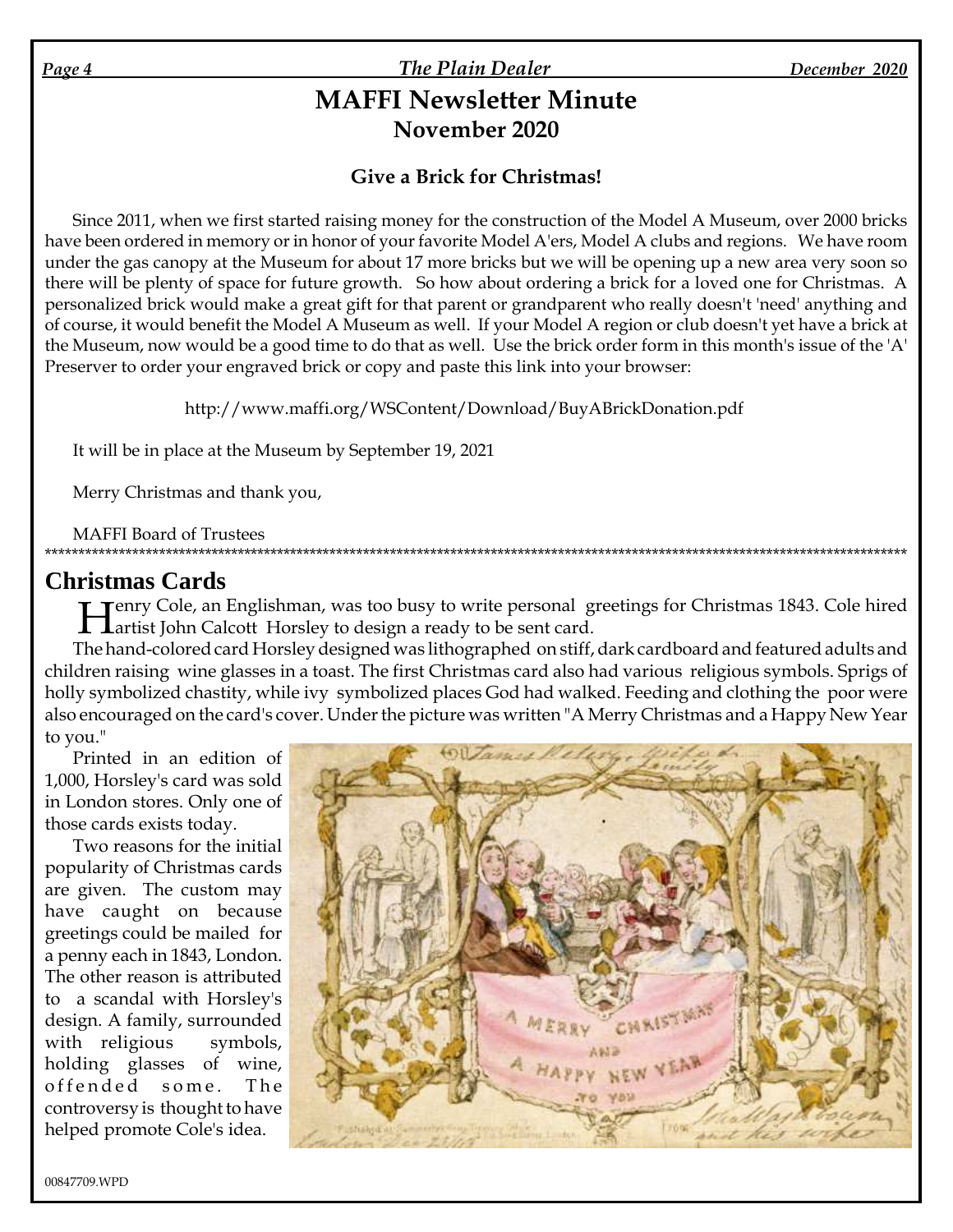#### *December 2020 The Plain Dealer Page 5*

# **The Night before Christmas**



'Twas the night before Christmas, the clock struck eleven. Everyone else was in bed; they'd be up long before seven. Milk and cookies for Santa, carrots for the reindeer. Set out for the visitors they hoped would soon be here. I turned off the lights as I walked through the house, chuckling as I thought of the proverbial mouse.

I looked out the window into the bright star-

ry night, and grumbled as I saw he'd forgotten the garage light. I put on my coat, boots, mittens and hat. You can bet in the morning he'd hear about that. I walked to the garage, and as I got near, some movement and a voice inside I could hear.

I crept to the window and scraped off the frost. Looked inside to see some elves and, of course, Santa Claus. Elves on the running board, trunk and spare, I stood still, couldn't move, didn't dare. I listened as he spoke to them, smiling as he did. He talked about the Model A, his car when he was a kid.

"This vehicle is a piece of the past, this standard Fordor car, it made the world a smaller place, so men could travel far. This car gave every man a chance to step beyond his home. To leave his land, his town, his state, and go and go where he would roam. It opened up the world to every man, this little Model A Ford. The average man could buy this car - he couldn't afford an L-29 Cord.

"This car you see here, this chicle and copra drab Model A. Is sixty-four years old, if it's even a day. It is cared for and loved by the family who lives here, who get pleasure and enjoyment with it, all through the year. It makes my heart glad and me, happy to see, that a simple thing can be a joy to a family."

He shined the motometer and patted the hood, then he commented, "Even the body is framed with wood." He gathered his elves and went to his sleigh, and went off of the roof, up, up, up and away. I walked back to the house and went up to bed, with the vision of Santa Claus still in my head.

I dreamed of Santa and elves all night. And woke the next morning to the sounds of delight. The children were up, down by the tree, looking at their stockings to see what they could see. The carrots, milk and cookies were gone, the pace was clean, Santa, his elves and reindeer had made the scene.

There was a note from Santa to all the family "Merry Christmas to all, and save a ride for me!" they all looked puzzled, wondering what did this man? As I smiled to myself, my eye had a gleam. I knew what he meant, that wonderful man. Model A Ford people have fun, as no one else can.

> - The Running Board Northwestern Connecticut A's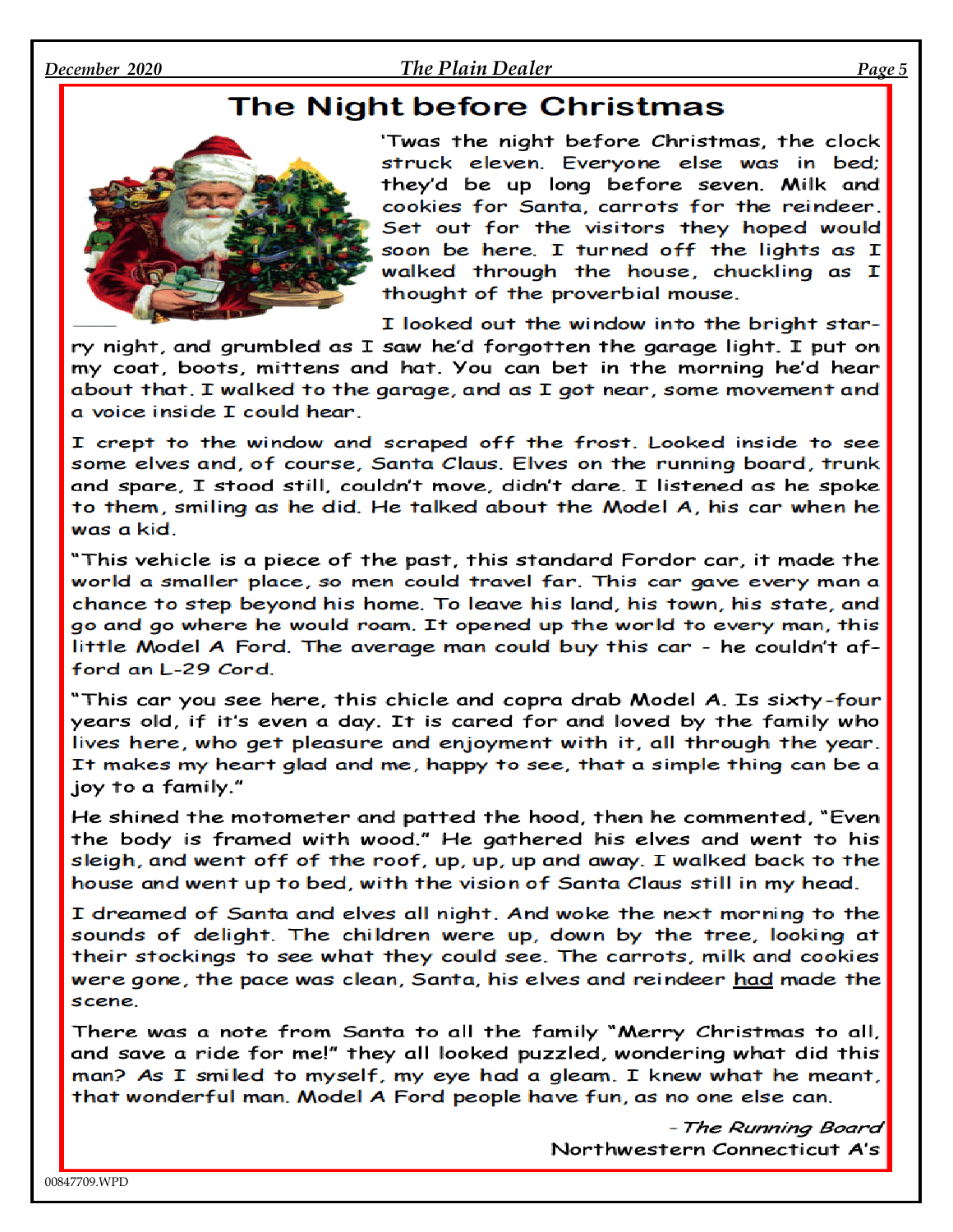#### *Page 6 The Plain Dealer December 2020*

# **Bulletin Board**

Place notices and advertise items for sale. No charge for members and other individuals selling their own items. The Club has voted to include ads from other local Model A Clubs. \*\*\*Items will run in three issues, unless renewed or canceled. Date of first insertion is in parenthesis.\*\*\*

Commercial Business ads are: business card size - \$25.00 per year; quarter page size - \$35.00 per year; and half page size - \$50.00 per year. Fees for commercial ads includes a free subscription to the Club's monthly newsletter, The Plain Dealer. For information, contact Jim Bernard, Jr. at 816-410-4610.

# For Sale at Grandpa's Garage, DeSoto

12 Model A manifold heater covers, Choice \$30.00 and less, while they last.

\*\*\*\*\*\*\*\*\*\*\*\*\*\*\*\*\*\*\*\*\*\*\*\*\*\*\*\*\*\*\*\*\*\*\*\*\*\*\*\*\*\*\*\*\*\*\*\*\*\*\*\*\*\*\*\*\*\*\*\*\*\*\*\*\*\*\*\*\*\*\*\*\*\*\*\*\*\*\*\*\*\*\*\*\*\*\*\*\*\*\*\*\*\*\*\*\*\*\*\*\*\*\*\*\*\*\*\*\*\*\*\*\*\*\*\*\*\*\*\*\*\*\*\*\*\*\*\*\*\*\*\*\*\*\*\*\*\*\*\*\*\*

8 Model A Horns ready to install, \$150.00 each

Approximately 50 old assorted jacks, \$5.00 to \$30.00

8 Model A jacks, one flip top

Also 10 original jack handles at \$15.00 each.

My building is under Contract of Sale. I am planning an auction in 2020. You can come now and buy your choice that you may not get at auction.

Everything for Sale: Cars, Car Parts, Tools, Memorabilia and literature, etc. Come and browse.

I still have 17 of the 29 cars for sale.

Always open on Tuesday mornings or call to schedule an appointment.

913-585-3326 Cell 913-585-1313 Home - please leave a message.





UNDER THE SPREADING CHESTNIJT TREE THE SHADE TREE MECHANIC STANDS WITH A WORRIED LOOK UPON HIS FACE AND VERY GREASY HANDS



I'VE WORKED ON THIS THING OLL DAY TVE HAD THIS ALL APART TVE DONE EVERY TOING I KNOW TO DO AND THE DUMB THING STILL NONT START



TUEN A LITTLE NEIGHBDR GIRL CANE OUT TO PLAY and Looked upan the Dash FIR, I THINK I SEE YOUR PROBLEM YOURE ONLY OUT OF GAS

rkean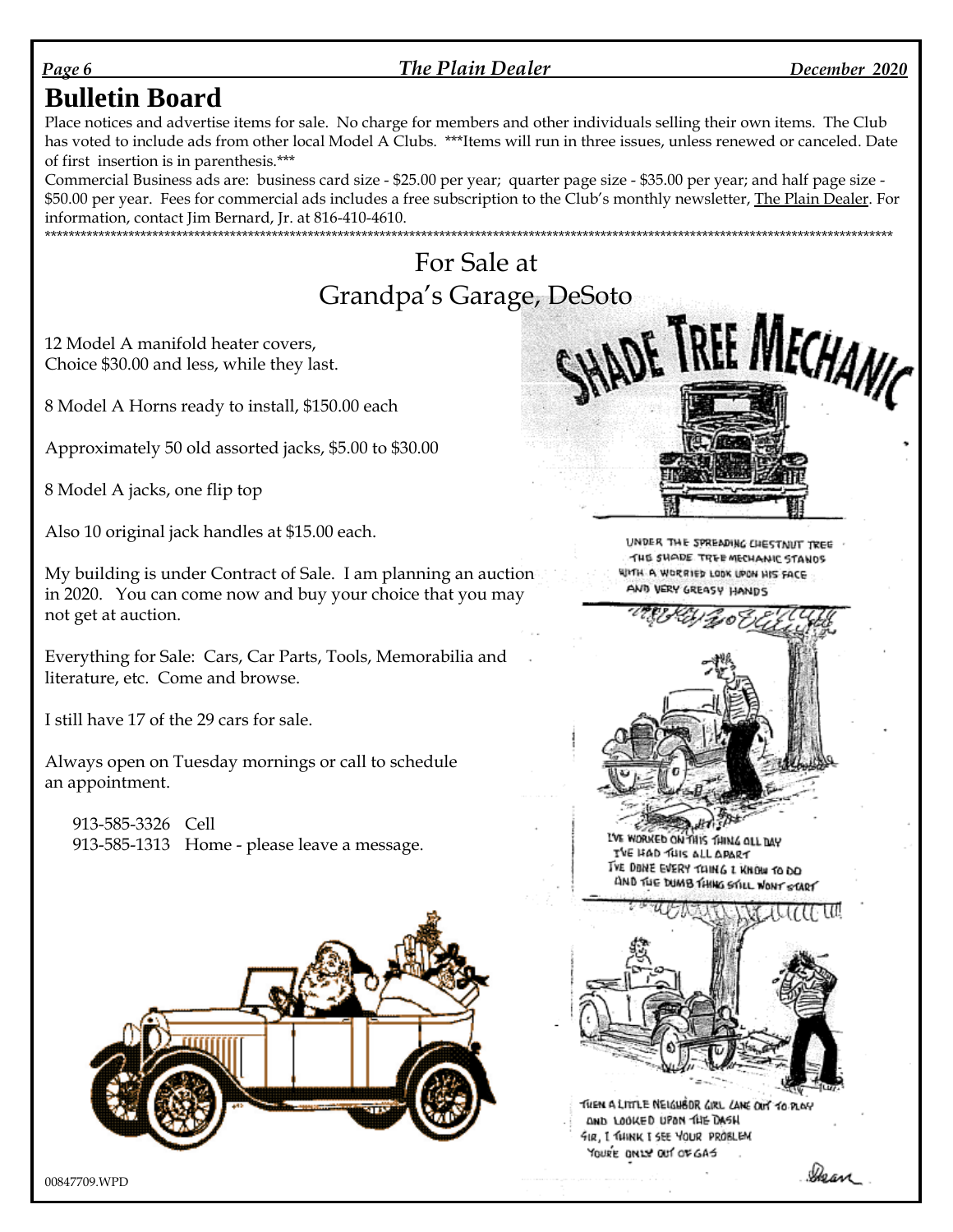#### *December 2020 The Plain Dealer Page 7*

# **Videos Available to Our Members**

Most available on VCR and some on DVD Roadside Troubleshooting **(new)** Jewelry of the Model A Era **(new)** How To Stop On a Dime Gennin Along Carbs & Carbos Flasher (turn signals) Timing the Ignition Tillotson Carburetors Dial D for Distributor Electrical Seminar '87 Hargrave

#### **Other Model A Titles**

Kansas City (Movie) 2000 Hillclimb Weston Yokahama Model A Picacho Peak Hill Climb 2000 The New Ford Model A Ford Motor Co. 1928 1995 Great North American Race Mid American Regional Mafca Regional meet 89 Mafca Regional Meet 87 OLD Cars, Creston 35 ford, 87 reg, Atch Flyin

Other Cars 1935-36 Fords 1932 V8 Ford at the Races

See Ken Coleman 913-631-2752



# **VGaslight Auto Parts** 1909-48 Antique FORD **Parts & Accessories** Model A, T, & V-8 Parts FREE Catalog



# Classic Motor Sales, LLC.

# J.B. Hodgdon **Classics to Current Models** Office: (913) 362-2436 Mobile: (913) 205-8448 0084 Forward: jb@hodgdon.com

**6436 Vista Drive** Shawnee, Kansas 66218

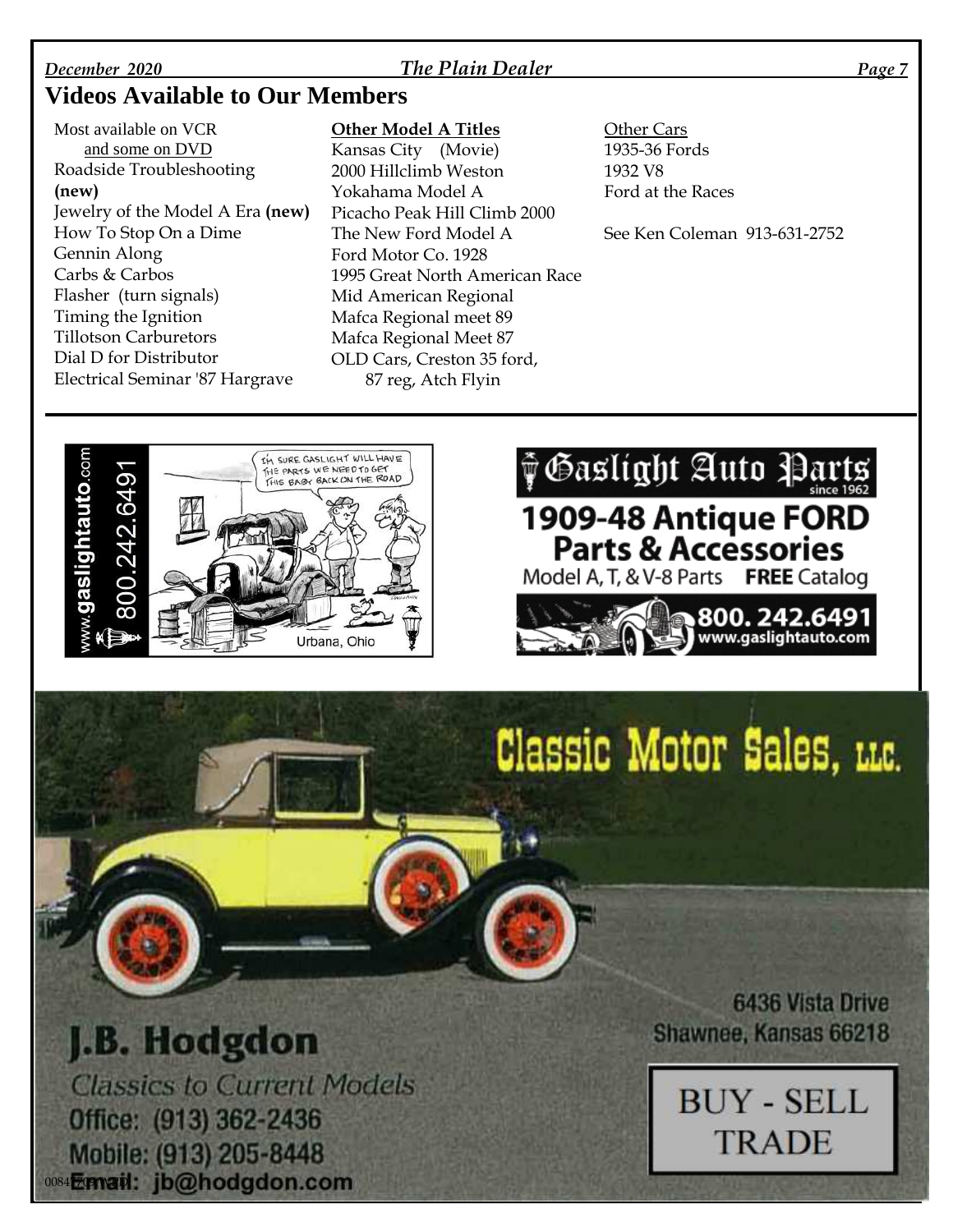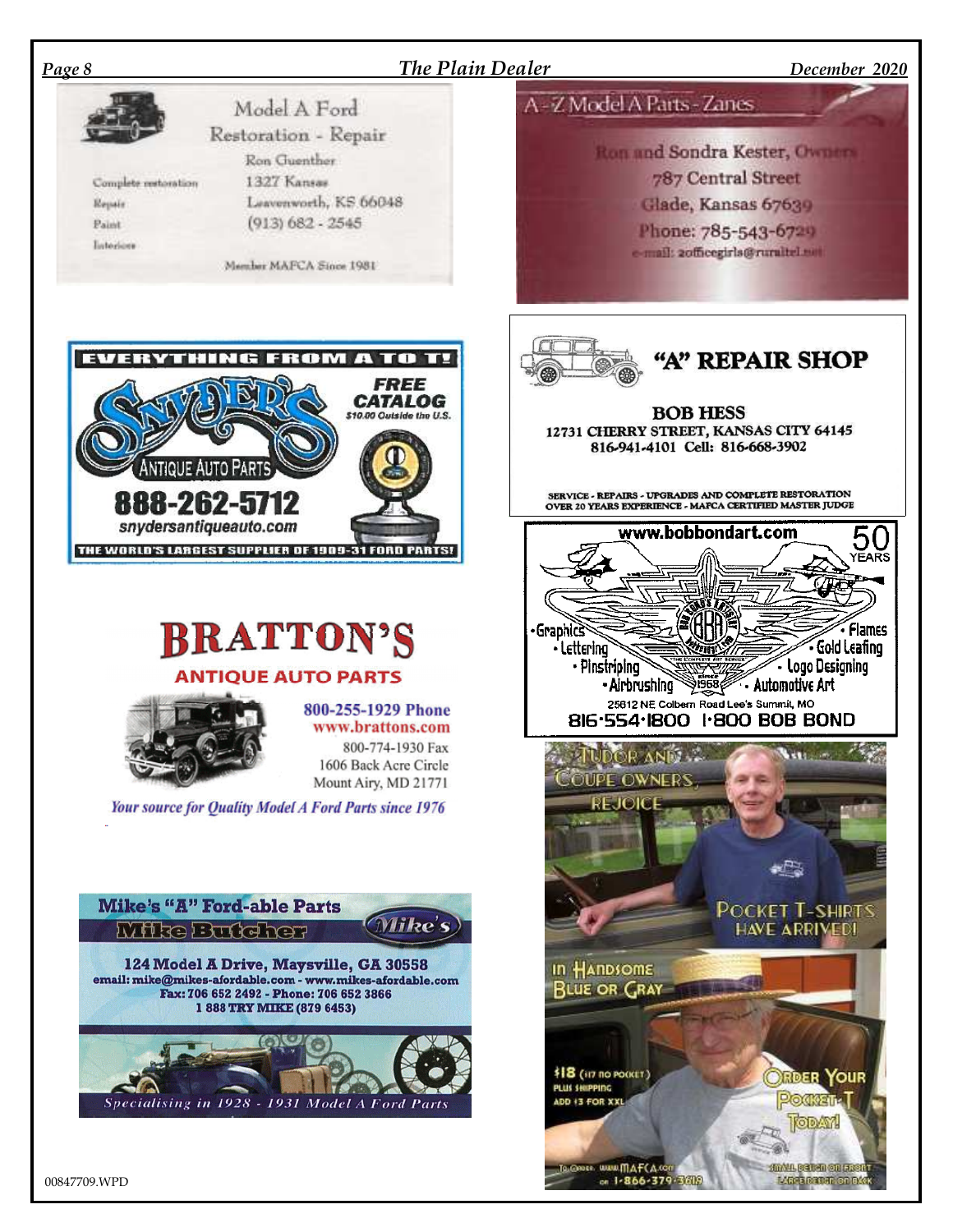*December 2020 The Plain Dealer Page 9* **Join The Model A Ford Club of America New Membership**  $\sim$  Membership Benefits  $\sim$ Name The Restorer magazine • Technical Support • Local Chapters • National Meets • Era Fashion Guidelines Spouse's Name • "How To Restore" Series • Judging Standards and Address **Restoration Guidelines** City Dues per year are  $\mathsf{Zip}$ State U.S. Membership - \$50 Canada/Mexico Membership - \$60 Country\_ \_\_Telephone\_\_ International Membership - \$70 Permission to publish my telephone number in future Membership Rosters? Yes: \_\_\_\_\_\_ No: Make checks or money orders payable to **MAFCA Gift Membership** U.S. Funds Only Name For Credit Card Orders ~ Visa / MasterCard (circle one) Spouse's Name Card Number: **ENRICH HENDER (ENRICHA)** Address Exp. Date: City\_\_\_\_\_\_ Signature:  $\mathsf{Zip}$ State Membership Only \_\_\_\_\_ Membership + Initiation Package Telephone Country **Optional Initiation Package** For New Members Only Permission to publish my telephone number in tuture Membership Rosters? Yes: \_\_\_\_\_\_ No: \_ 1 - Back issue of The Restorer 1 - MAFCA Lapel Pin Return this form and payment to: 1 - MAFCA Decal **MAFCA** 1 - Name Badge 250 South Cypress Street . La Habra, CA 90631-5515 Only \$10 extra Source: MAFCA Website **PLAIN OL' A'S MODEL A FORD CLUB NEW AND RENEWAL MEMBERSHIP APPLICATION Last Name: Home Phone: Home Phone: Home Phone: Home Phone: Home Phone: Home Phone: Home Phone: Home Phone: Home Phone: Home Phone: Home Phone: Home Phone: Home Phone: Home Phone: Home Phone: First: Cell Phone: Spouse: Email: Address: City: State: Zip: Has any of the above information changed since the last Roster? Model & Year of Model A's: Insurance Company: Policy #** Are you interested in Touring? \_\_\_\_\_\_\_ Seminars? \_\_\_\_\_\_\_\_ Need Help with your Model A? \_\_\_\_\_\_ Are you a member of MAFCA? \_\_\_\_\_\_ MARC? \_\_\_\_\_\_\_\_ How long have you owned a Model A? **\_\_\_\_\_\_\_\_\_\_ New Member (dues are \$13.00 plus \$1.00 for each month remaining in the year) \_\_\_\_\_\_\_\_\_\_ Renewal (dues are \$25.00 per year and DUE BY DECEMBER 31) \_\_\_\_\_\_\_\_\_\_ Would you be willing to serve refreshments at a membership meeting? Please send this application and your check payable to Plain Ol' A's to: Bob Hess, Treasurer 12731 Cherry Street Kansas City, MO 64145 The Club newsletter,** *The Plain Dealer***, is sent once a month via email Please be sure to include your email address.** Email: \_\_\_\_\_\_\_\_\_\_\_\_\_\_\_\_\_\_\_\_\_\_\_\_\_\_\_\_\_\_\_\_\_\_

00847709.WPD